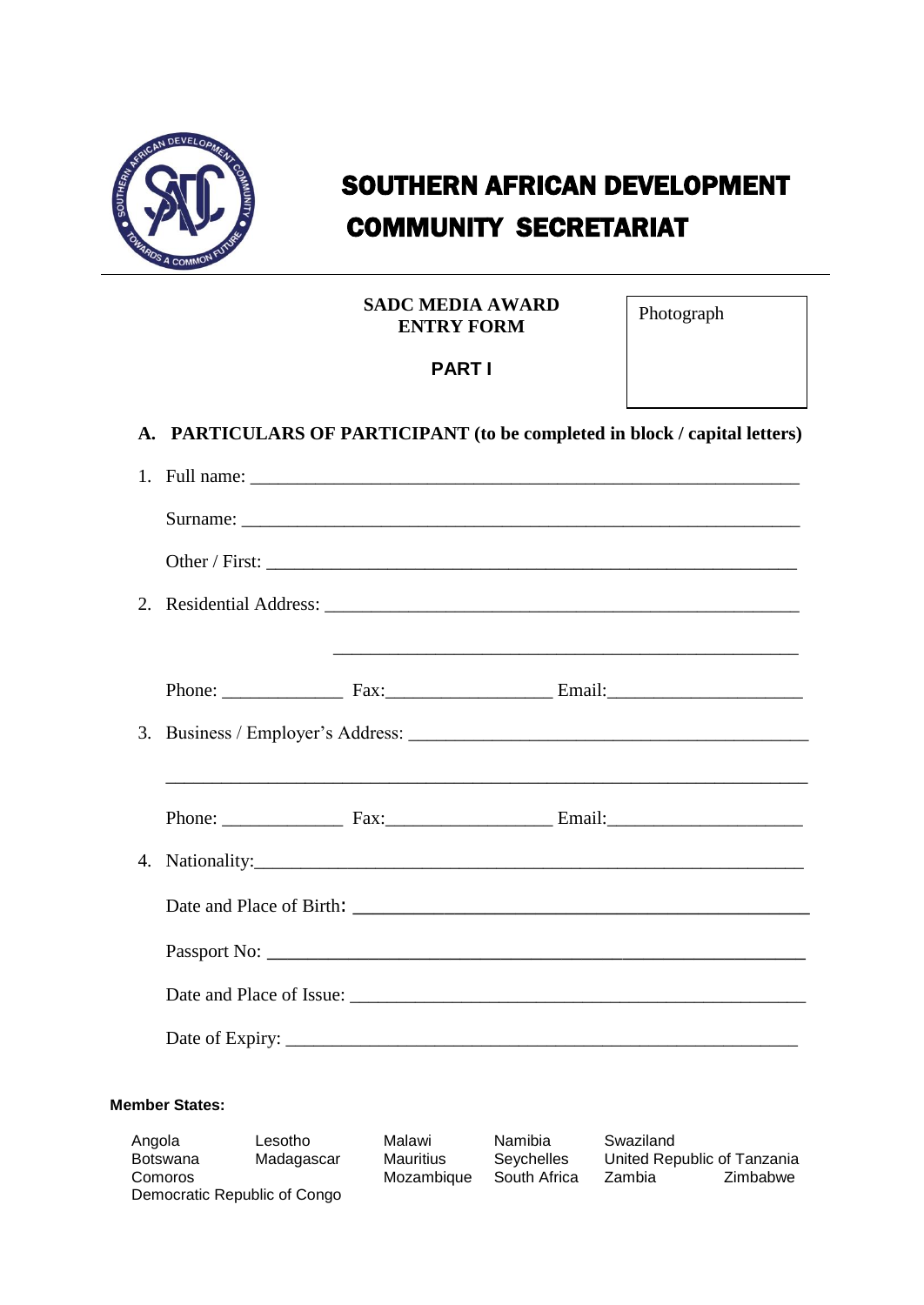| 5. Position and brief background |  |  |
|----------------------------------|--|--|
|                                  |  |  |
|                                  |  |  |

#### **PART II B. DETAILS OF WORK**

\_\_\_\_\_\_\_\_\_\_\_\_\_\_\_\_\_\_\_\_\_\_\_\_\_\_\_\_\_\_\_\_\_\_\_\_\_\_\_\_\_\_\_\_\_\_\_\_\_\_\_\_\_\_\_\_\_\_\_\_\_\_\_\_\_\_\_\_\_

\_\_\_\_\_\_\_\_\_\_\_\_\_\_\_\_\_\_\_\_\_\_\_\_\_\_\_\_\_\_\_\_\_\_\_\_\_\_\_\_\_\_\_\_\_\_\_\_\_\_\_\_\_\_\_\_\_\_\_\_\_\_\_\_\_\_\_\_\_

\_\_\_\_\_\_\_\_\_\_\_\_\_\_\_\_\_\_\_\_\_\_\_\_\_\_\_\_\_\_\_\_\_\_\_\_\_\_\_\_\_\_\_\_\_\_\_\_\_\_\_\_\_\_\_\_\_\_\_\_\_\_\_\_\_\_\_\_\_

| 2. Title of work: $\frac{1}{\sqrt{1-\frac{1}{2}}\sqrt{1-\frac{1}{2}}\sqrt{1-\frac{1}{2}}\sqrt{1-\frac{1}{2}}}}$ |
|-----------------------------------------------------------------------------------------------------------------|
|                                                                                                                 |
|                                                                                                                 |
|                                                                                                                 |
|                                                                                                                 |
|                                                                                                                 |
| 5. Date and Place of Publication / Broadcasting: _______________________________                                |
|                                                                                                                 |
|                                                                                                                 |
|                                                                                                                 |

### **PART III C. DECLATION**

I have read and accepted the rules and regulation of the competition and that the work submitted is of my own creation**.**

Date: \_\_\_\_\_\_\_\_\_\_\_\_\_\_\_\_\_\_\_\_\_\_\_ Signature: \_\_\_\_\_\_\_\_\_\_\_\_\_\_\_\_\_\_\_\_\_\_\_\_\_\_\_\_\_\_\_\_

#### **Member States:**

| Angola<br>Botswana | Lesotho<br>Madagascar        | Malawi<br>Mauritius | Namibia<br><b>Sevchelles</b> | Swaziland | United Republic of Tanzania |
|--------------------|------------------------------|---------------------|------------------------------|-----------|-----------------------------|
| Comoros            |                              | Mozambique          | South Africa                 | Zambia    | Zimbabwe                    |
|                    | Democratic Republic of Congo |                     |                              |           |                             |

**All correspondence should be addressed to the Executive Secretary**